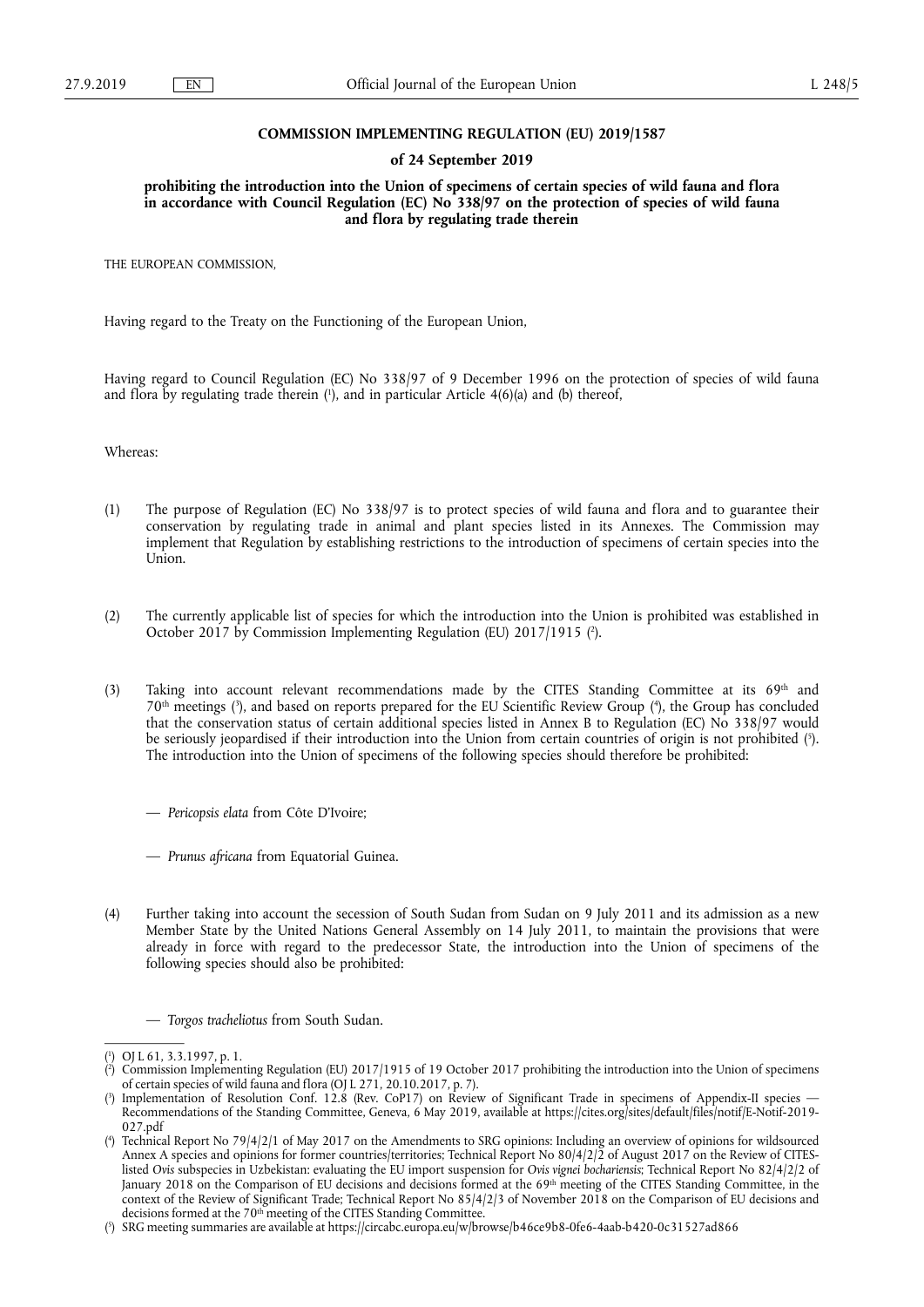- (5) Taking into account further recommendations made by the CITES Standing Committee at its 69th and 70th meetings, and also based on reports prepared for the Scientific Review Group ( 6 ), the Group has furthermore concluded that the prohibition of the introduction into the Union is no longer required for specimens of the following species:
	- *Hippopotamus amphibius, Stangeriaceae* spp. and *Zamiaceae* spp. from Mozambique;
	- *Balearica regulorum* and *Agapornis fischeri* from Tanzania;
	- *Poicephalus fuscicollis* from Mali;
	- *Phelsuma breviceps* and *Phelsuma standingi* from Madagascar;
	- *Naja atra, Naja kaouthia, Naja siamensis, Cuora galbinifrons, Heosemys annandalii* and *Heosemys grandis* from Laos;
	- *Stigmochelys pardalis* from the Democratic Republic of the Congo;
	- *Hippocampus kuda* from Viet Nam;
	- *Pandinus roeseli* ( 7 ) from Benin, Ghana and Togo;
	- *Acanthastrea hemprichii, Favites halicora and Platygyra sinensis* from Tonga.
- (6) The Scientific Review Group has furthermore concluded that, on the basis of the most recent available information on nomenclature, the name of the species *Ovis vignei bochariensis* should be amended to *Ovis aries cycloceros*. This change in nomenclature does not affect the scope of the suspension already in force.
- (7) The Scientific Review Group has finally concluded that, on the basis of the most recent available information, the prohibition of the introduction into the Union of specimens of the family Cycadaceae from Mozambique should be amended so that it refers only to specimens of the species *Cycas thouarsii* of that family.
- (8) Taking into account the conclusions of the Scientific Review Group, and in the case of the species/country combinations referred to in (3) above — after consulting the countries of origin concerned in the context of the CITES Standing Committee, the list of species for which the introduction into the Union is prohibited should be updated and Implementing Regulation (EU) 2017/1915 should, for reasons of clarity, be replaced.
- (9) The measures provided for in this Regulation are in accordance with the opinion of the Committee on Trade in Wild Fauna and Flora established pursuant to Article 18 of the Regulation,

HAS ADOPTED THIS REGULATION:

### *Article 1*

The introduction into the Union of specimens of the species of wild fauna and flora set out in the Annex to this Regulation from the countries of origin indicated therein is prohibited.

## *Article 2*

Implementing Regulation (EU) 2017/1915 is repealed.

References to the repealed Implementing Regulation shall be construed as references to this Regulation.

<sup>(&</sup>lt;sup>6</sup>) Technical Report No 82/4/2/2 of January 2018 on the Comparison of EU decisions and decisions formed at the 69<sup>th</sup> meeting of the CITES Standing Committee, in the context of the Review of Significant Trade; Technical Report No 85/4/2/3 of November 2018 on the Comparison of EU decisions and decisions formed at the 70th meeting of the CITES Standing Committee.

<sup>(</sup> 7 ) Suspension originally applicable to *Pandinus imperator*, from which *Pandinus roeseli* was split in 2017, following taxonomic changes adopted at the  $17<sup>th</sup>$  meeting of the Conference of the Parties to CITES.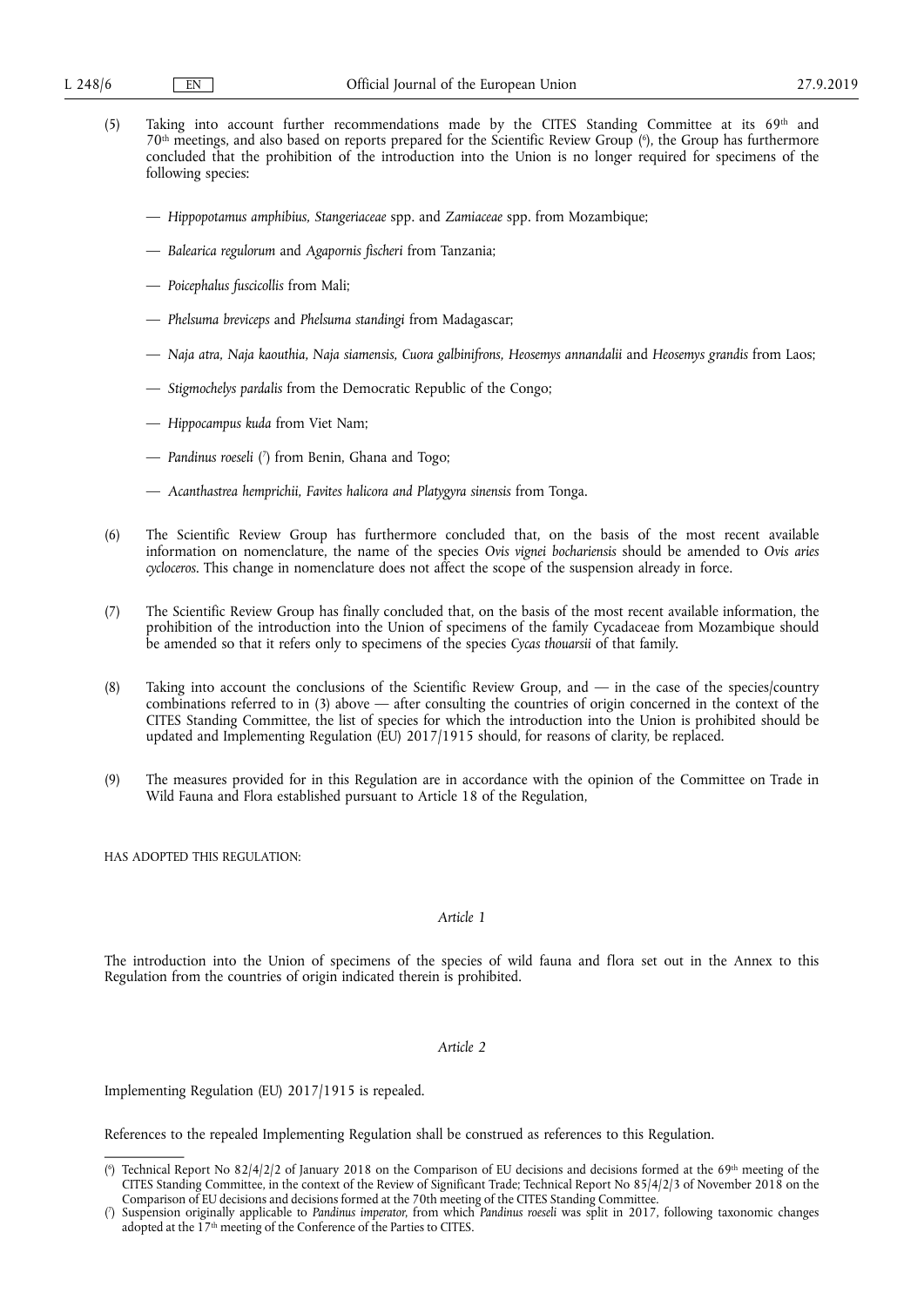# *Article 3*

This Regulation shall enter into force on the twentieth day following that of its publication in the *Official Journal of the European Union*.

This Regulation shall be binding in its entirety and directly applicable in all Member States.

Done at Brussels, 24 September 2019.

*For the Commission The President*  Jean-Claude JUNCKER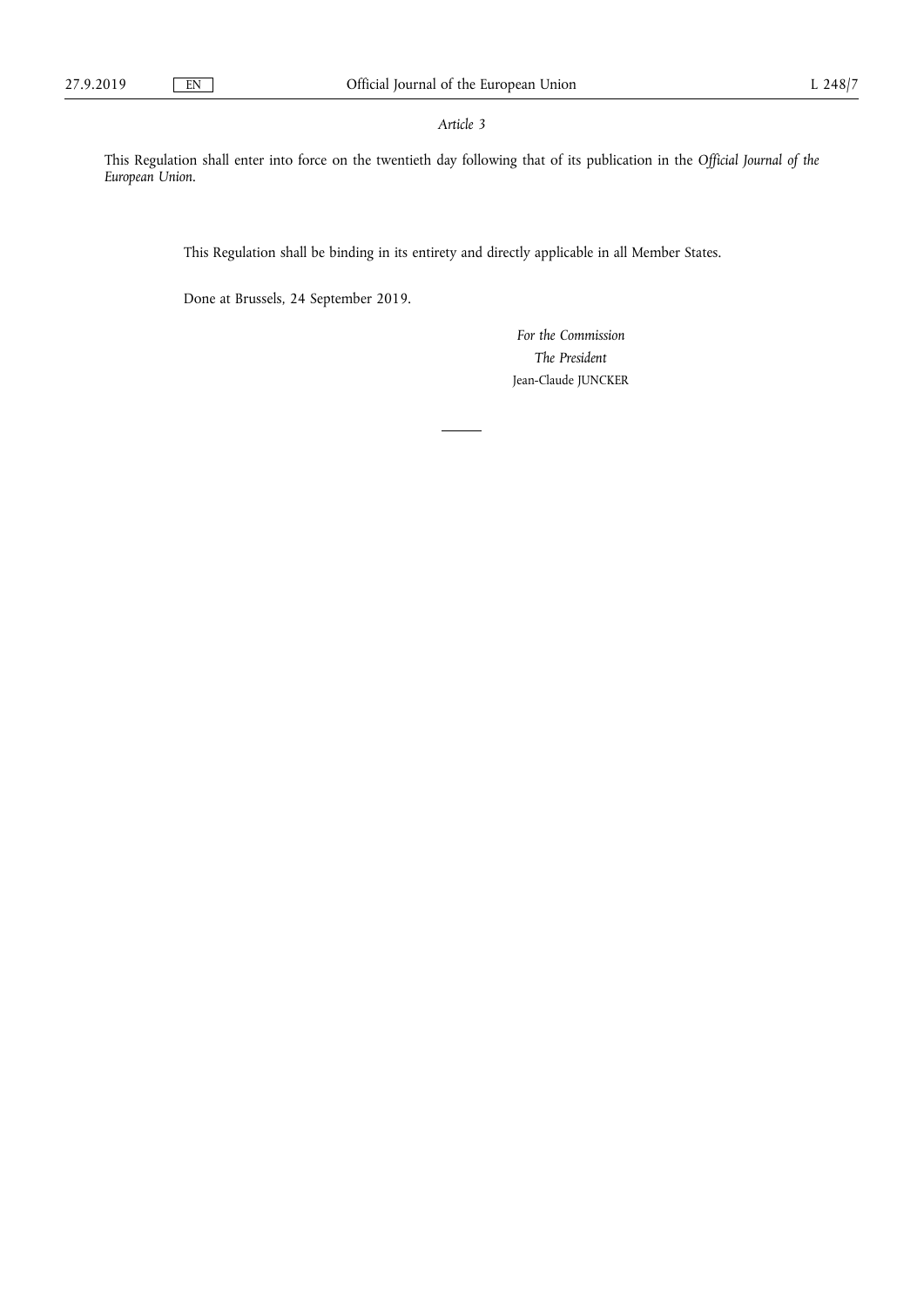# *ANNEX*

(1) Specimens of species included in Annex A to Regulation (EC) No 338/97 whose introduction into the Union is prohibited

| Species             | Source(s) covered | Specimen(s) covered | Countries of origin                        | Basis in<br>Article 4(6),<br>Point: |
|---------------------|-------------------|---------------------|--------------------------------------------|-------------------------------------|
| <b>FAUNA</b>        |                   |                     |                                            |                                     |
| <b>CHORDATA</b>     |                   |                     |                                            |                                     |
| <b>MAMMALIA</b>     |                   |                     |                                            |                                     |
| <b>ARTIODACTYLA</b> |                   |                     |                                            |                                     |
| <b>Bovidae</b>      |                   |                     |                                            |                                     |
| Capra falconeri     | Wild              | Hunting trophies    | Uzbekistan                                 | (a)                                 |
| <b>CARNIVORA</b>    |                   |                     |                                            |                                     |
| Canidae             |                   |                     |                                            |                                     |
| Canis lupus         | Wild              | Hunting trophies    | Belarus, Mongolia, Tajiki-<br>stan, Turkey | (a)                                 |
| Ursidae             |                   |                     |                                            |                                     |
| Ursus arctos        | Wild              | Hunting trophies    | Canada (British Columbia),<br>Kazakhstan   | (a)                                 |
| Ursus thibetanus    | Wild              | Hunting trophies    | Russia                                     | (a)                                 |
| <b>PROBOSCIDEA</b>  |                   |                     |                                            |                                     |
| Elephantidae        |                   |                     |                                            |                                     |
| Loxodonta africana  | Wild              | Hunting trophies    | Cameroon                                   | (a)                                 |

(2) Specimens of species included in Annex B to Regulation (EC) No 338/97 whose introduction into the Union is prohibited

| Species               | Source(s) covered | Specimen(s) covered | Countries of origin | Basis in<br>Article 4(6),<br>Point: |
|-----------------------|-------------------|---------------------|---------------------|-------------------------------------|
| <b>FAUNA</b>          |                   |                     |                     |                                     |
| <b>CHORDATA</b>       |                   |                     |                     |                                     |
| <b>MAMMALIA</b>       |                   |                     |                     |                                     |
| <b>ARTIODACTYLA</b>   |                   |                     |                     |                                     |
| <b>Bovidae</b>        |                   |                     |                     |                                     |
| Ovis aries cycloceros | Wild              | All                 | Uzbekistan          | (b)                                 |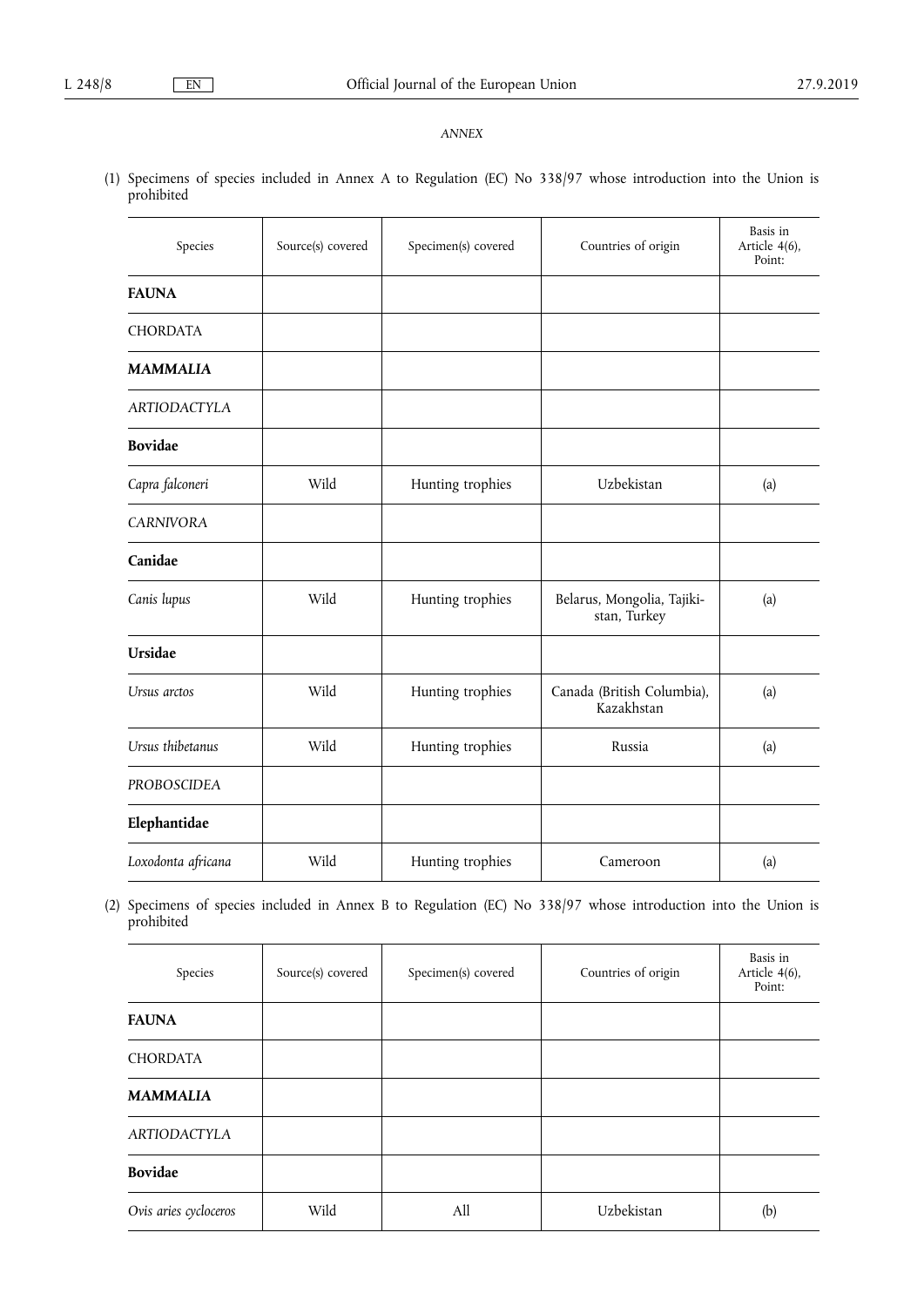| Species                                                | Source(s) covered | Specimen(s) covered | Countries of origin                 | Basis in<br>Article 4(6),<br>Point: |
|--------------------------------------------------------|-------------------|---------------------|-------------------------------------|-------------------------------------|
| Cervidae                                               |                   |                     |                                     |                                     |
| Cervus elaphus bactria-<br>nus                         | Wild              | All                 | Uzbekistan                          | (b)                                 |
| Moschidae                                              |                   |                     |                                     |                                     |
| Moschus moschiferus                                    | Wild              | All                 | Russia                              | (b)                                 |
| <b>CARNIVORA</b>                                       |                   |                     |                                     |                                     |
| Eupleridae                                             |                   |                     |                                     |                                     |
| Cryptoprocta ferox                                     | Wild              | All                 | Madagascar                          | (b)                                 |
| Felidae                                                |                   |                     |                                     |                                     |
| Panthera leo                                           | Wild              | All                 | Ethiopia                            | (b)                                 |
| Profelis aurata                                        | Wild              | $\rm All$           | Tanzania                            | (b)                                 |
| Odobenidae                                             |                   |                     |                                     |                                     |
| Odobenus rosmarus                                      | Wild              | All                 | Greenland                           | (b)                                 |
| PRIMATES                                               |                   |                     |                                     |                                     |
| Cercopithecidae                                        |                   |                     |                                     |                                     |
| Cercopithecus dryas                                    | Wild              | All                 | Democratic Republic of the<br>Congo | (b)                                 |
| Macaca fascicularis                                    | Wild              | All                 | Laos                                | (b)                                 |
| Piliocolobus badius (sy-<br>nonym Colobus ba-<br>dius) | Wild              | $\rm All$           | Guinea                              | (b)                                 |
| Pitheciidae                                            |                   |                     |                                     |                                     |
| Chiropotes chiropotes                                  | Wild              | All                 | Guyana                              | (b)                                 |
| <b>AVES</b>                                            |                   |                     |                                     |                                     |
| <b>CICONIIFORMES</b>                                   |                   |                     |                                     |                                     |
| Balaenicipitidae                                       |                   |                     |                                     |                                     |
| Balaeniceps rex                                        | Wild              | $\rm All$           | Tanzania                            | (b)                                 |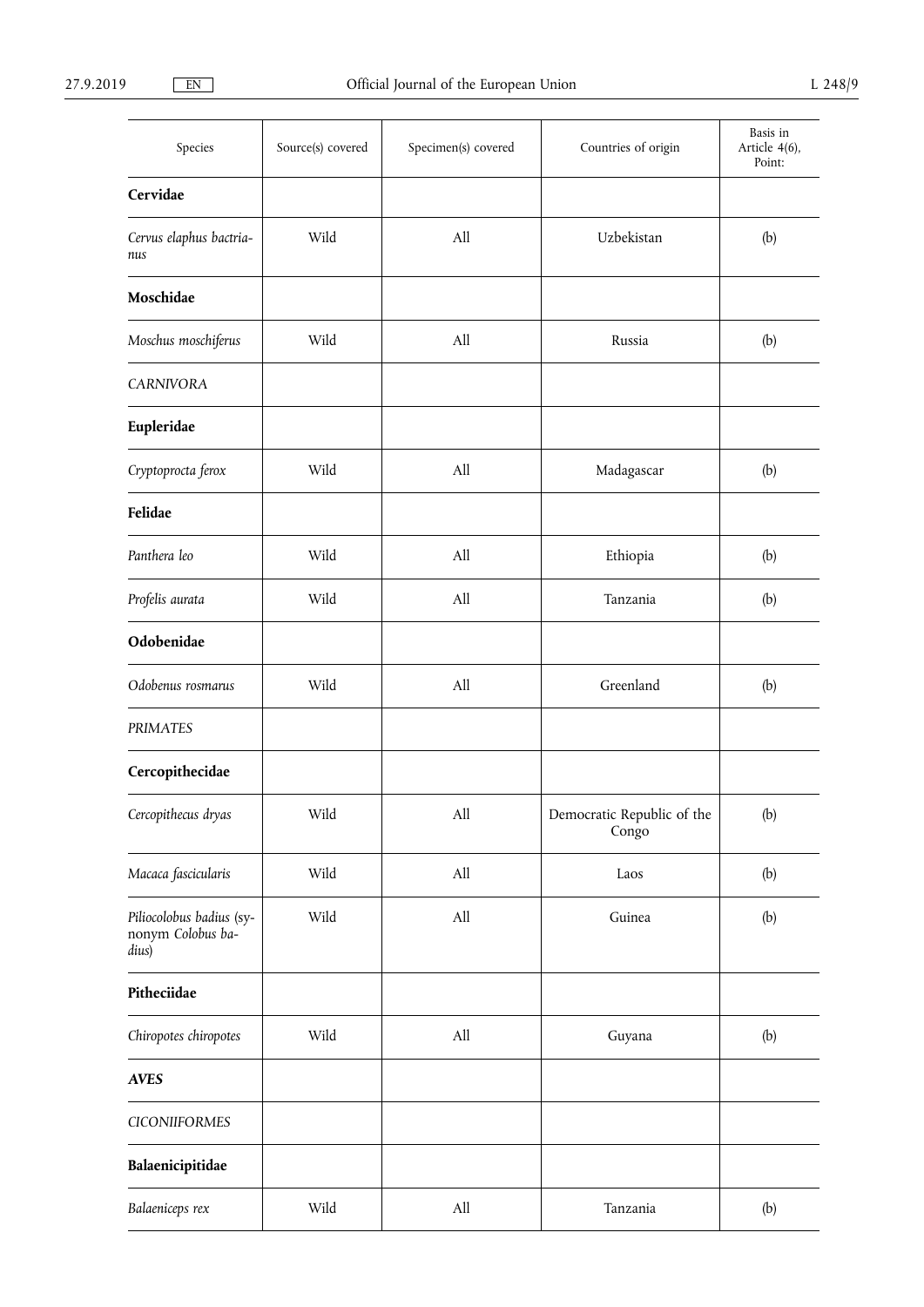| Species                      | Source(s) covered | Specimen(s) covered | Countries of origin                        | Basis in<br>Article 4(6),<br>Point: |
|------------------------------|-------------------|---------------------|--------------------------------------------|-------------------------------------|
| <b>FALCONIFORMES</b>         |                   |                     |                                            |                                     |
| Accipitridae                 |                   |                     |                                            |                                     |
| Accipiter erythropus         | Wild              | All                 | Guinea                                     | (b)                                 |
| Accipiter melanoleucus       | Wild              | All                 | Guinea                                     | (b)                                 |
| Accipiter ovampensis         | Wild              | All                 | Guinea                                     | (b)                                 |
| Aquila rapax                 | Wild              | All                 | Guinea                                     | (b)                                 |
| Aviceda cuculoides           | Wild              | All                 | Guinea                                     | (b)                                 |
| Gyps africanus               | Wild              | All                 | Guinea                                     | (b)                                 |
| Gyps bengalensis             | Wild              | All                 | Afghanistan, India                         | (b)                                 |
| Gyps indicus                 | Wild              | All                 | Afghanistan, India                         | (b)                                 |
| Gyps rueppellii              | Wild              | All                 | Guinea                                     | (b)                                 |
| Gyps tenuirostris            | Wild              | All                 | India                                      | (b)                                 |
| Hieraaetus ayresii           | Wild              | All                 | Cameroon, Guinea, Togo                     | (b)                                 |
| Hieraaetus spilogaster       | Wild              | All                 | Guinea, Togo                               | (b)                                 |
| Lophaetus occipitalis        | Wild              | All                 | Guinea                                     | (b)                                 |
| Macheiramphus alcinus        | Wild              | All                 | Guinea                                     | (b)                                 |
| Polemaetus bellicosus        | Wild              | All                 | Cameroon, Guinea, Tanza-<br>nia, Togo      | (b)                                 |
| Spizaetus africanus          | Wild              | All                 | Guinea                                     | (b)                                 |
| Stephanoaetus corona-<br>tus | Wild              | All                 | Côte d'Ivoire, Guinea, Tan-<br>zania, Togo | (b)                                 |
| Terathopius ecaudatus        | Wild              | $\rm All$           | Tanzania                                   | (b)                                 |
| Torgos tracheliotus          | Wild              | All                 | Cameroon, South Sudan,<br>Sudan, Tanzania  | (b)                                 |
| Trigonoceps occipitalis      | Wild              | All                 | Côte d'Ivoire, Guinea                      | (b)                                 |
| Urotriorchis macrourus       | Wild              | All                 | Guinea                                     | (b)                                 |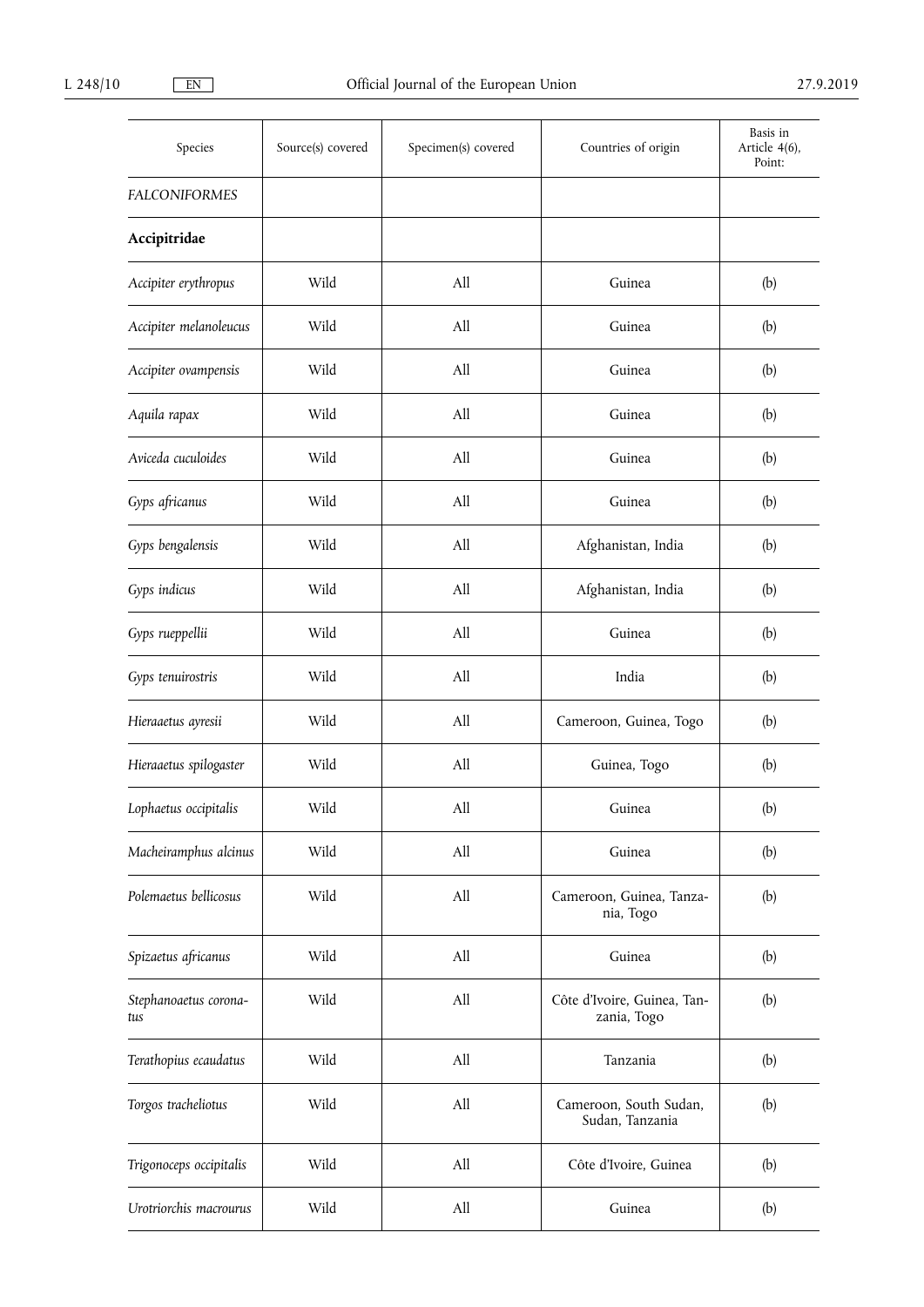| Species                  | Source(s) covered | Specimen(s) covered | Countries of origin                                                                                   | Basis in<br>Article 4(6),<br>Point: |
|--------------------------|-------------------|---------------------|-------------------------------------------------------------------------------------------------------|-------------------------------------|
| Falconidae               |                   |                     |                                                                                                       |                                     |
| Falco chicquera          | Wild              | All                 | Guinea, Togo                                                                                          | (b)                                 |
| Sagittariidae            |                   |                     |                                                                                                       |                                     |
| Sagittarius serpentarius | Wild              | All                 | Cameroon, Guinea, Tanza-<br>nia, Togo                                                                 | (b)                                 |
| <b>GRUIFORMES</b>        |                   |                     |                                                                                                       |                                     |
| Gruidae                  |                   |                     |                                                                                                       |                                     |
| Balearica pavonina       | Wild              | All                 | Guinea, Mali, South Sudan,<br>Sudan                                                                   | (b)                                 |
| Balearica regulorum      | Wild              | A11                 | Botswana, Burundi, Demo-<br>cratic Republic of the<br>Congo, Kenya, South<br>Africa, Zambia, Zimbabwe | (b)                                 |
| Bugeranus carunculatus   | Wild              | All                 | Tanzania                                                                                              | (b)                                 |
| <b>PSITTACIFORMES</b>    |                   |                     |                                                                                                       |                                     |
| Psittacidae              |                   |                     |                                                                                                       |                                     |
| Agapornis pullarius      | Wild              | All                 | Democratic Republic of the<br>Congo, Côte d'Ivoire, Gui-<br>nea, Mali, Togo                           | (b)                                 |
| Coracopsis vasa          | Wild              | All                 | Madagascar                                                                                            | (b)                                 |
| Deroptyus accipitrinus   | Wild              | All                 | Suriname                                                                                              | (b)                                 |
| Poicephalus fuscicollis  | Wild              | All                 | Côte d'Ivoire, Democratic<br>Republic of the Congo,<br>Guinea, Togo                                   | (b)                                 |
| Poicephalus gulielmi     | Wild              | All                 | Cameroon, Congo, Guinea                                                                               | (b)                                 |
| Pyrrhura caeruleiceps    | Wild              | All                 | Colombia                                                                                              | (b)                                 |
| Pyrrhura pfrimeri        | Wild              | All                 | <b>Brazil</b>                                                                                         | (b)                                 |
| Pyrrhura subandina       | Wild              | All                 | Colombia                                                                                              | (b)                                 |
| <b>STRIGIFORMES</b>      |                   |                     |                                                                                                       |                                     |
| Strigidae                |                   |                     |                                                                                                       |                                     |
| Asio capensis            | Wild              | All                 | Guinea                                                                                                | (b)                                 |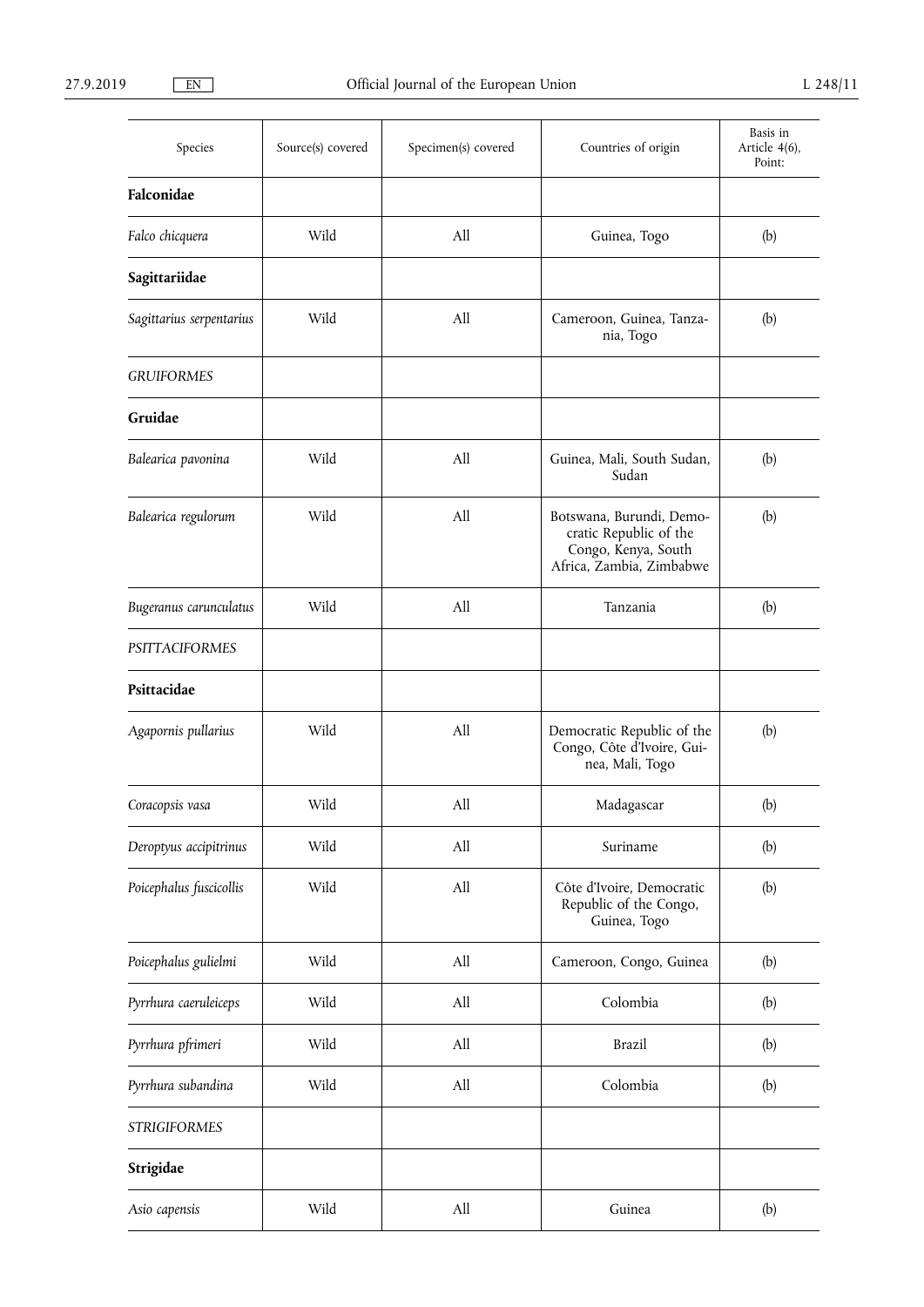| Species                | Source(s) covered | Specimen(s) covered                       | Countries of origin | Basis in<br>Article 4(6),<br>Point: |
|------------------------|-------------------|-------------------------------------------|---------------------|-------------------------------------|
| Bubo lacteus           | Wild              | All                                       | Guinea              | (b)                                 |
| Bubo poensis           | Wild              | All                                       | Guinea              | (b)                                 |
| Glaucidium capense     | Wild              | All                                       | Rwanda              | (b)                                 |
| Glaucidium perlatum    | Wild              | All                                       | Cameroon, Guinea    | (b)                                 |
| Ptilopsis leucotis     | Wild              | All                                       | Guinea              | (b)                                 |
| Scotopelia bouvieri    | Wild              | All                                       | Cameroon            | (b)                                 |
| Scotopelia peli        | Wild              | All                                       | Guinea              | (b)                                 |
| <b>REPTILIA</b>        |                   |                                           |                     |                                     |
| SAURIA                 |                   |                                           |                     |                                     |
| Agamidae               |                   |                                           |                     |                                     |
| Uromastyx dispar       | Wild              | All                                       | Mali, Sudan         | (b)                                 |
| Uromastyx geyri        | Wild              | All                                       | Mali, Niger         | (b)                                 |
| Chamaeleonidae         |                   |                                           |                     |                                     |
| Brookesia decaryi      | Wild              | All                                       | Madagascar          | (b)                                 |
| Chamaeleo africanus    | Wild              | All                                       | Niger               | (b)                                 |
| Chamaeleo gracilis     | Wild              | All                                       | Benin, Ghana        | (b)                                 |
|                        | Ranched           | $\rm All$                                 | Benin               | (b)                                 |
| Chamaeleo senegalensis | Wild              | All                                       | Benin, Ghana, Togo  | (b)                                 |
|                        | Ranched           | Snout to vent length<br>greater than 6 cm | Benin, Togo         | (b)                                 |
| Furcifer labordi       | Wild              | All                                       | Madagascar          | (b)                                 |
| Kinyongia fischeri     | Wild              | $\rm All$                                 | Tanzania            | (b)                                 |
| Kinyongia tavetana     | Wild              | All                                       | Tanzania            | (b)                                 |
| Trioceros camerunensis | Wild              | All                                       | Cameroon            | (b)                                 |
| Trioceros deremensis   | Wild              | All                                       | Tanzania            | (b)                                 |
| Trioceros feae         | Wild              | $\rm All$                                 | Equatorial Guinea   | (b)                                 |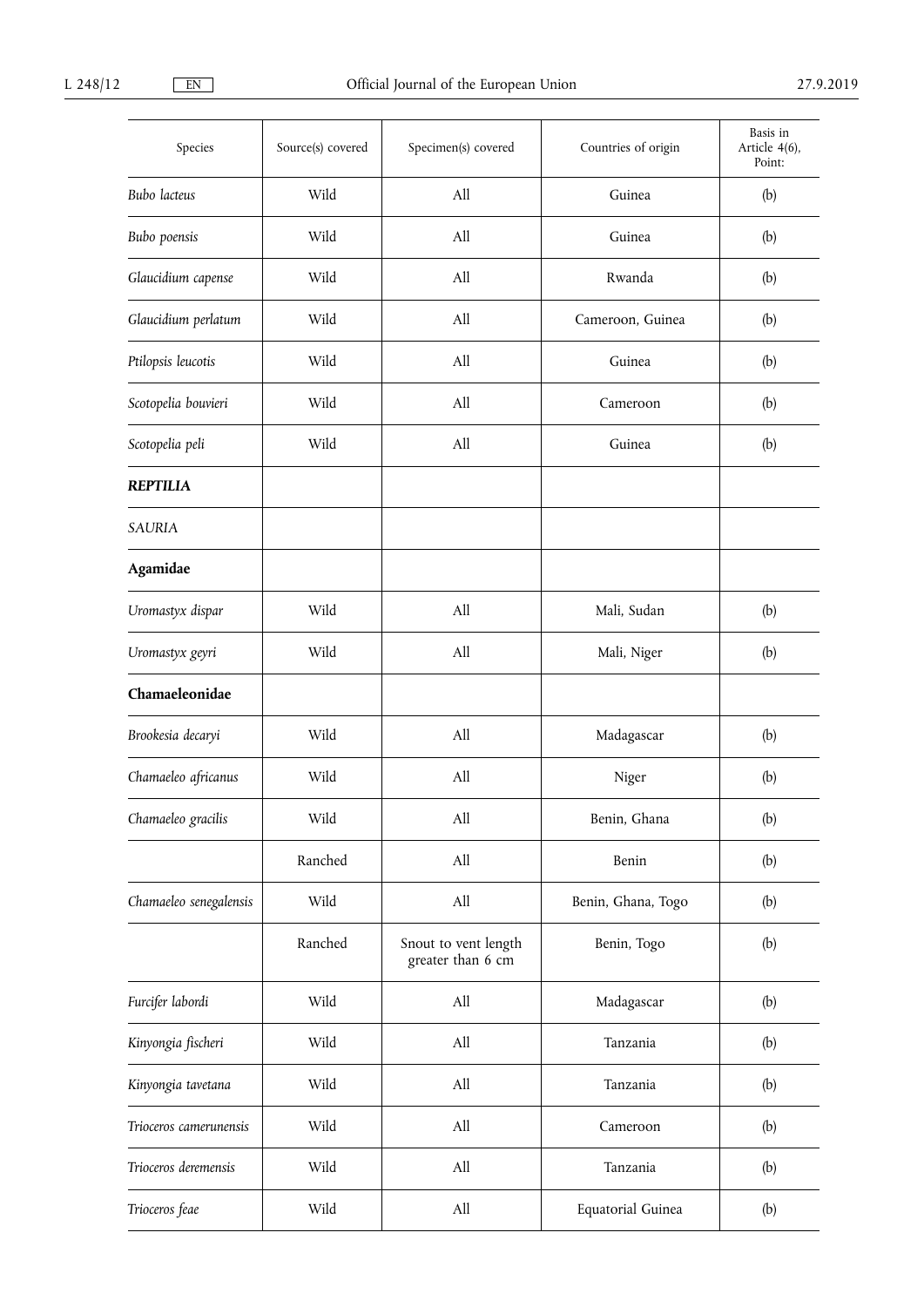| Species                      | Source(s) covered | Specimen(s) covered                  | Countries of origin | Basis in<br>Article 4(6),<br>Point: |
|------------------------------|-------------------|--------------------------------------|---------------------|-------------------------------------|
| Trioceros fuelleborni        | Wild              | All                                  | Tanzania            | (b)                                 |
| Trioceros montium            | Wild              | All                                  | Cameroon            | (b)                                 |
| Trioceros perreti            | Wild              | All                                  | Cameroon            | (b)                                 |
| Trioceros quadricornis       | Wild              | All                                  | Cameroon            | (b)                                 |
| Trioceros serratus           | Wild              | All                                  | Cameroon            | (b)                                 |
| Trioceros werneri            | Wild              | All                                  | Tanzania            | (b)                                 |
| Trioceros wiedersheimi       | Wild              | All                                  | Cameroon            | (b)                                 |
| Cordylidae                   |                   |                                      |                     |                                     |
| Cordylus rhodesianus         | Wild              | All                                  | Mozambique          | (b)                                 |
| Cordylus tropidoster-<br>num | Wild              | All                                  | Mozambique          | (b)                                 |
| Cordylus vittifer            | Wild              | All                                  | Mozambique          | (b)                                 |
| Smaug mossambicus            | Wild              | All                                  | Mozambique          | (b)                                 |
| Gekkonidae                   |                   |                                      |                     |                                     |
| Phelsuma borai               | Wild              | All                                  | Madagascar          | (b)                                 |
| Phelsuma gouldi              | Wild              | All                                  | Madagascar          | (b)                                 |
| Phelsuma hoeschi             | Wild              | All                                  | Madagascar          | (b)                                 |
| Phelsuma ravenalla           | Wild              | All                                  | Madagascar          | (b)                                 |
| Scincidae                    |                   |                                      |                     |                                     |
| Corucia zebrata              | Wild              | All                                  | Solomon Islands     | (b)                                 |
| Varanidae                    |                   |                                      |                     |                                     |
| Varanus albigularis          | Wild              | All                                  | Tanzania            | (b)                                 |
| Varanus beccarii             | Wild              | All                                  | Indonesia           | (b)                                 |
| Varanus dumerilii            | Wild              | All                                  | Indonesia           | (b)                                 |
| Varanus exanthemati-<br>cus  | Wild              | All                                  | Benin, Togo         | (b)                                 |
|                              | Ranched           | Greater than 35 cm to-<br>tal length | Benin, Togo         | (b)                                 |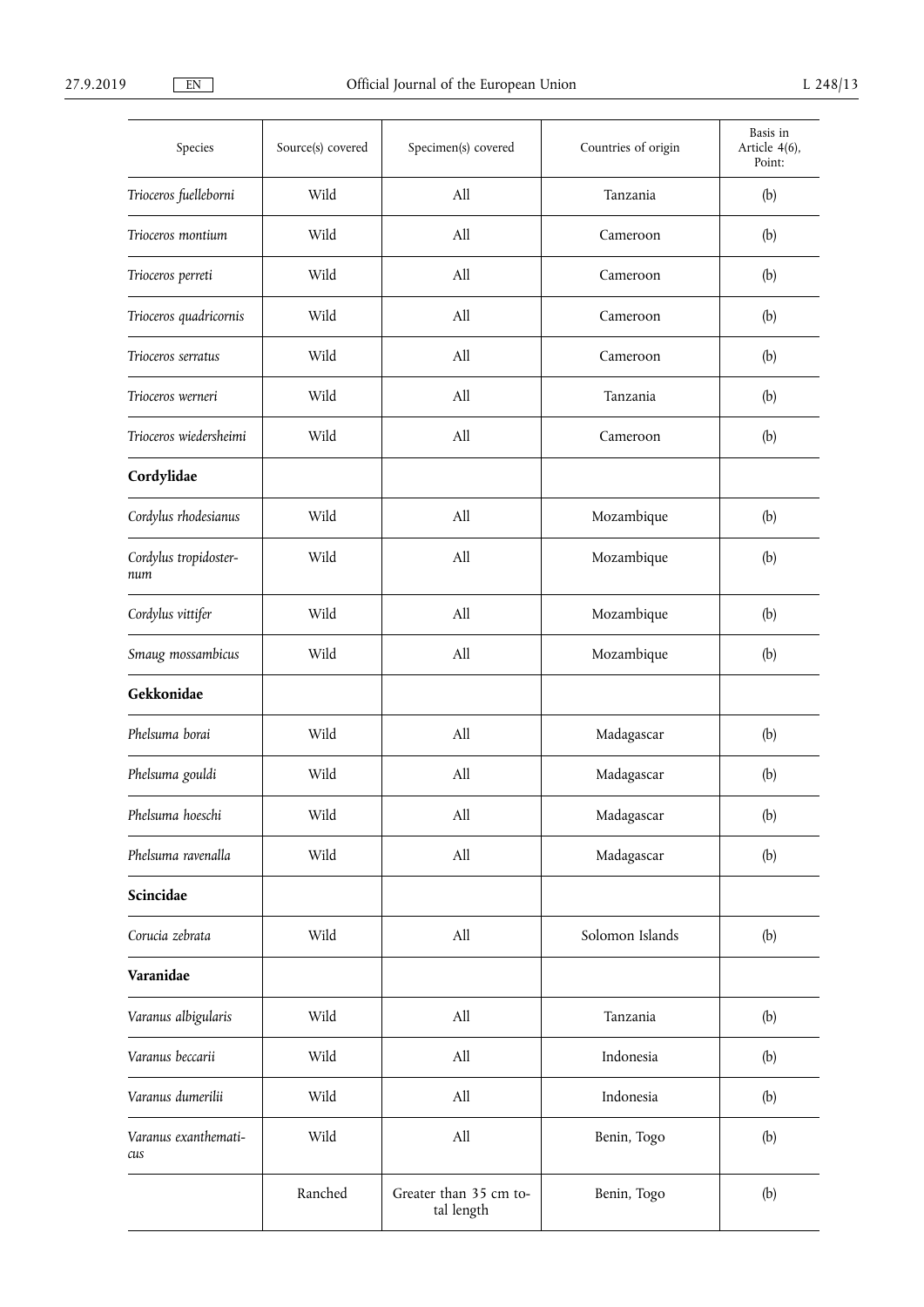| Species                                               | Source(s) covered | Specimen(s) covered                  | Countries of origin | Basis in<br>Article 4(6),<br>Point: |
|-------------------------------------------------------|-------------------|--------------------------------------|---------------------|-------------------------------------|
| Varanus jobiensis (sy-<br>nonym V. karlsch-<br>midti) | Wild              | All                                  | Indonesia           | (b)                                 |
| Varanus niloticus                                     | Wild              | All                                  | Benin, Togo         | (b)                                 |
|                                                       | Ranched           | Greater than 35 cm to-<br>tal length | Benin               | (b)                                 |
|                                                       | Ranched           | All                                  | Togo                | (b)                                 |
| Varanus ornatus                                       | Wild              | All                                  | Togo                | (b)                                 |
|                                                       | Ranched           | All                                  | Togo                | (b)                                 |
| Varanus salvadorii                                    | Wild              | All                                  | Indonesia           | (b)                                 |
| Varanus spinulosus                                    | Wild              | All                                  | Solomon Islands     | (b)                                 |
| <b>SERPENTES</b>                                      |                   |                                      |                     |                                     |
| <b>Boidae</b>                                         |                   |                                      |                     |                                     |
| Calabaria reinhardtii                                 | Wild              | All                                  | Togo                | (b)                                 |
|                                                       | Ranched           | All                                  | Benin, Togo         | (b)                                 |
| Candoia carinata                                      | Wild              | All                                  | Indonesia           | (b)                                 |
| Pythonidae                                            |                   |                                      |                     |                                     |
| Liasis fuscus                                         | Wild              | All                                  | Indonesia           | (b)                                 |
| Morelia boeleni                                       | Wild              | All                                  | Indonesia           | (b)                                 |
| Python bivittatus                                     | Wild              | All                                  | China               | (b)                                 |
| Python molurus                                        | Wild              | $\rm All$                            | China               | (b)                                 |
| Python regius                                         | Wild              | All                                  | Benin, Guinea       | (b)                                 |
| <b>TESTUDINES</b>                                     |                   |                                      |                     |                                     |
| Emydidae                                              |                   |                                      |                     |                                     |
| Chrysemys picta                                       | All               | Live                                 | All                 | (d)                                 |
| Geoemydidae                                           |                   |                                      |                     |                                     |
| Cuora amboinensis                                     | Wild              | $\rm All$                            | Indonesia, Malaysia | (b)                                 |
| Cuora bourreti                                        | Wild              | All                                  | Laos                | (b)                                 |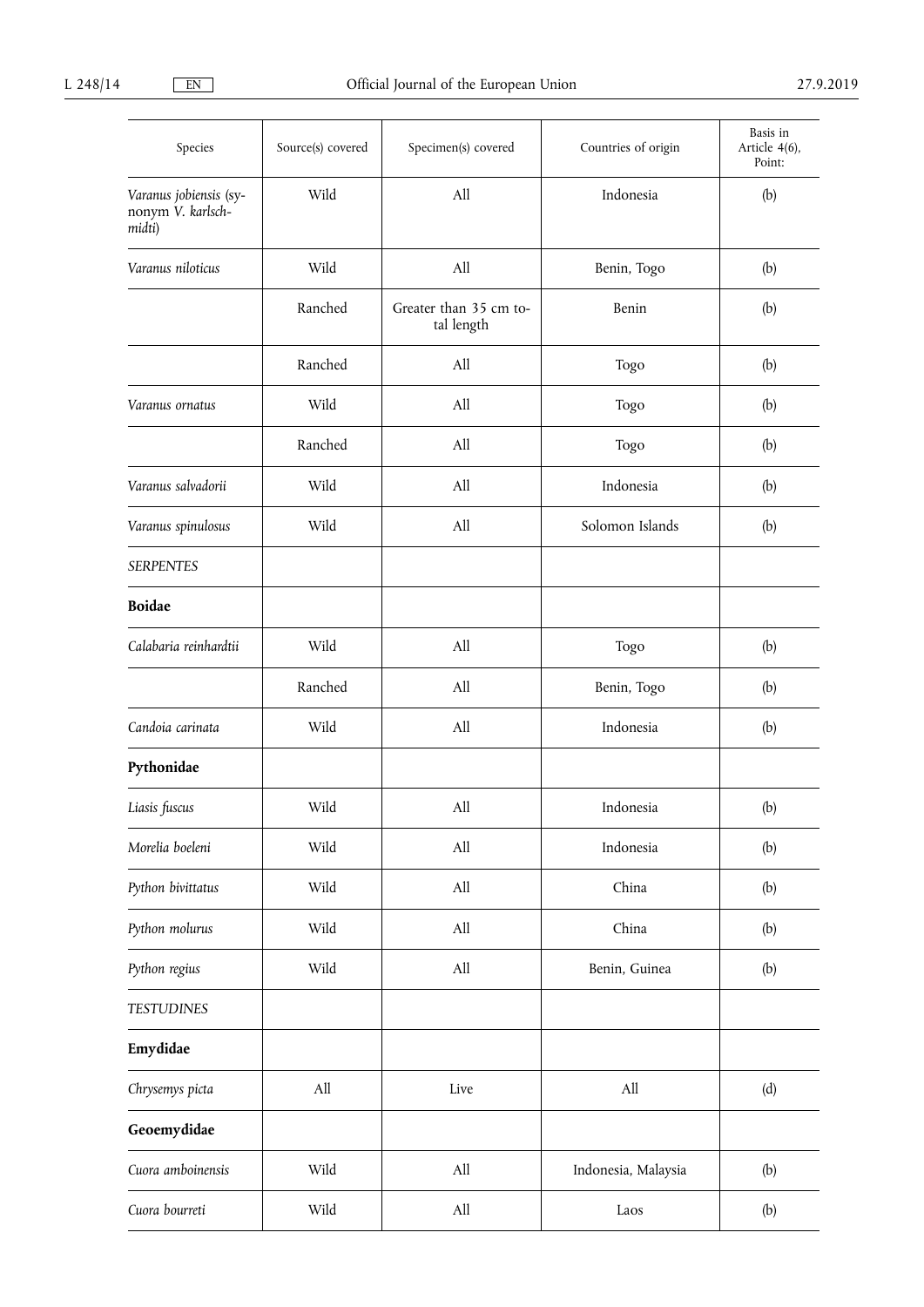| Species                            | Source(s) covered | Specimen(s) covered                           | Countries of origin                       | Basis in<br>Article 4(6),<br>Point: |
|------------------------------------|-------------------|-----------------------------------------------|-------------------------------------------|-------------------------------------|
| Cuora galbinifrons                 | Wild              | All                                           | China                                     | (b)                                 |
| Heosemys spinosa                   | Wild              | All                                           | Indonesia                                 | (b)                                 |
| Leucocephalon yuwonoi              | Wild              | All                                           | Indonesia                                 | (b)                                 |
| Malayemys subtrijuga               | Wild              | All                                           | Indonesia                                 | (b)                                 |
| Notochelys platynota               | Wild              | All                                           | Indonesia                                 | (b)                                 |
| Siebenrockiella crassi-<br>collis  | Wild              | All                                           | Indonesia                                 | (b)                                 |
| Podocnemididae                     |                   |                                               |                                           |                                     |
| Erymnochelys madagas-<br>cariensis | Wild              | All                                           | Madagascar                                | (b)                                 |
| Peltocephalus dumeri-<br>lianus    | Wild              | All                                           | Guyana                                    | (b)                                 |
| Podocnemis unifilis                | Wild              | All                                           | Suriname                                  | (b)                                 |
| Testudinidae                       |                   |                                               |                                           |                                     |
| Centrochelys sulcata               | Ranched           | All                                           | Benin, Togo                               | (b)                                 |
| Indotestudo forstenii              | Wild              | All                                           | All                                       | (b)                                 |
| Indotestudo travancor-<br>ica      | Wild              | All                                           | All                                       | (b)                                 |
| Kinixys erosa                      | Wild              | All                                           | Democratic Republic of the<br>Congo, Togo | (b)                                 |
| Kinixys homeana                    | Wild              | All                                           | Benin, Ghana, Togo                        | (b)                                 |
|                                    | Ranched           | All                                           | Benin                                     | (b)                                 |
|                                    | Ranched           | Greater than 8 cm<br>straight carapace length | Togo                                      | (b)                                 |
| Kinixys nogueyi                    | Wild              | All                                           | Benin, Ghana                              | (b)                                 |
|                                    | Ranched           | Greater than 5 cm<br>straight carapace length | Benin                                     | (b)                                 |
| Kinixys spekii                     | Wild              | All                                           | Mozambique                                | (b)                                 |
| Kinixys zombensis                  | Wild              | All                                           | Mozambique                                | (b)                                 |
| Manouria emys                      | Wild              | All                                           | Indonesia                                 | (b)                                 |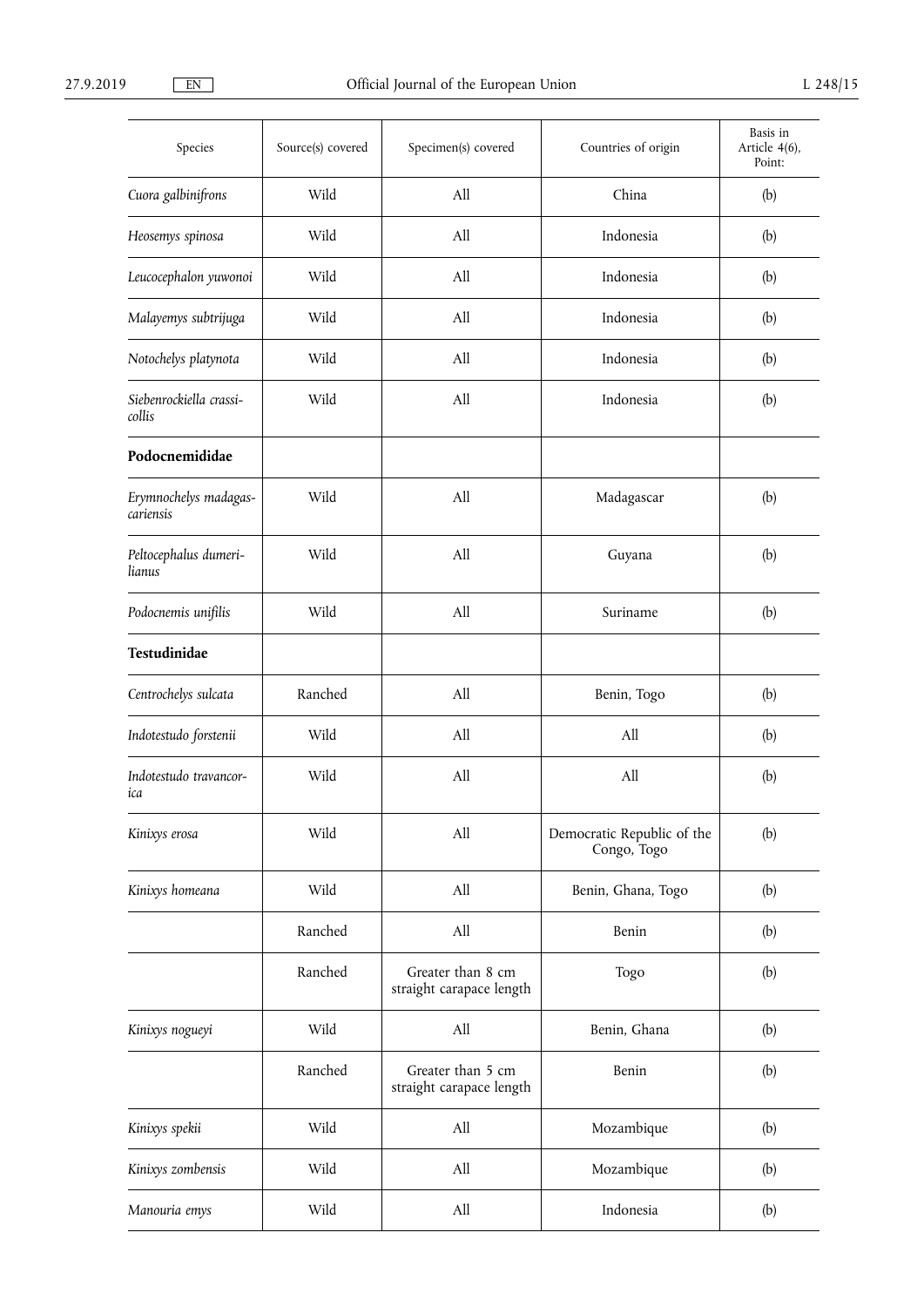| Species                        | Source(s) covered | Specimen(s) covered | Countries of origin | Basis in<br>Article 4(6),<br>Point: |
|--------------------------------|-------------------|---------------------|---------------------|-------------------------------------|
| Manouria impressa              | Wild              | All                 | Vietnam             | (b)                                 |
| Stigmochelys pardalis          | Wild              | All                 | Uganda              | (b)                                 |
| Testudo horsfieldii            | Wild              | All                 | Kazakhstan          | (b)                                 |
| Trionychidae                   |                   |                     |                     |                                     |
| Amyda cartilaginea             | Wild              | All                 | Indonesia           | (b)                                 |
| Pelochelys cantorii            | Wild              | All                 | Indonesia           | (b)                                 |
| <b>AMPHIBIA</b>                |                   |                     |                     |                                     |
| <b>ANURA</b>                   |                   |                     |                     |                                     |
| Conrauidae                     |                   |                     |                     |                                     |
| Conraua goliath                | Wild              | All                 | Cameroon            | (b)                                 |
| Dendrobatidae                  |                   |                     |                     |                                     |
| Hyloxalus azureiventris        | Wild              | All                 | Peru                | (b)                                 |
| Ranitomeya variabilis          | Wild              | All                 | Peru                | (b)                                 |
| Ranitomeya ventrima-<br>culata | Wild              | All                 | Peru                | (b)                                 |
| Mantellidae                    |                   |                     |                     |                                     |
| Mantella aurantiaca            | Wild              | All                 | Madagascar          | (b)                                 |
| Mantella cowani                | Wild              | $\mathrm{All}$      | Madagascar          | (b)                                 |
| Mantella crocea                | Wild              | $\mathrm{All}$      | Madagascar          | (b)                                 |
| Mantella pulchra               | Wild              | All                 | Madagascar          | (b)                                 |
| Mantella viridis               | Wild              | All                 | Madagascar          | (b)                                 |
| Microhylidae                   |                   |                     |                     |                                     |
| Scaphiophryne gottlebei        | Wild              | All                 | Madagascar          | (b)                                 |
| <b>ACTINOPTERI</b>             |                   |                     |                     |                                     |
| PERCIFORMES                    |                   |                     |                     |                                     |
| Labridae                       |                   |                     |                     |                                     |
| Cheilinus undulatus            | Wild              | All                 | Indonesia           | (b)                                 |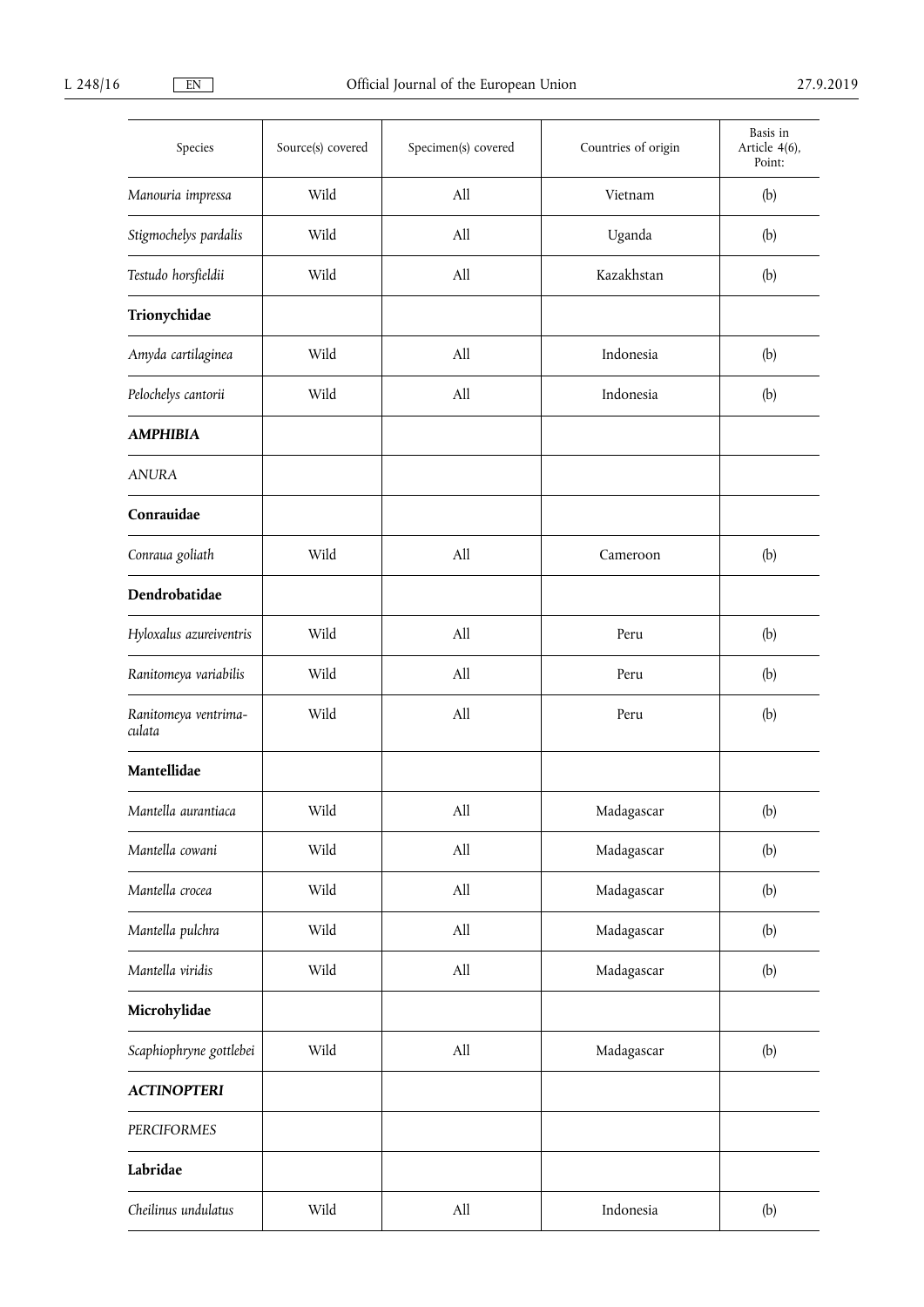| Species                        | Source(s) covered | Specimen(s) covered | Countries of origin | Basis in<br>Article 4(6),<br>Point: |
|--------------------------------|-------------------|---------------------|---------------------|-------------------------------------|
| SYNGNATHI-<br><b>FORMES</b>    |                   |                     |                     |                                     |
| Syngnathidae                   |                   |                     |                     |                                     |
| Hippocampus algiricus          | Wild              | All                 | Guinea, Senegal     | (b)                                 |
| Hippocampus barbouri           | Wild              | All                 | Indonesia           | (b)                                 |
| Hippocampus comes              | Wild              | All                 | Indonesia           | (b)                                 |
| Hippocampus erectus            | Wild              | All                 | <b>Brazil</b>       | (b)                                 |
| Hippocampus histrix            | Wild              | All                 | Indonesia           | (b)                                 |
| Hippocampus kelloggi           | Wild              | All                 | Indonesia           | (b)                                 |
| Hippocampus kuda               | Wild              | All                 | China, Indonesia    | (b)                                 |
| Hippocampus spinosis-<br>simus | Wild              | All                 | Indonesia           | (b)                                 |
| <b>ARTHROPODA</b>              |                   |                     |                     |                                     |
| <b>ARACHNIDA</b>               |                   |                     |                     |                                     |
| <b>SCORPIONES</b>              |                   |                     |                     |                                     |
| Scorpionidae                   |                   |                     |                     |                                     |
| Pandinus imperator             | Wild              | All                 | Benin, Ghana, Togo  | (b)                                 |
|                                | Ranched           | All                 | Benin, Ghana, Togo  | (b)                                 |
| <b>INSECTA</b>                 |                   |                     |                     |                                     |
| <b>LEPIDOPTERA</b>             |                   |                     |                     |                                     |
| Papilionidae                   |                   |                     |                     |                                     |
| Ornithoptera croesus           | Wild              | All                 | Indonesia           | (b)                                 |
| Ornithoptera priamus           | Wild              | All                 | Solomon Islands     | (b)                                 |
|                                | Ranched           | All                 | Solomon Islands     | (b)                                 |
| Ornithoptera victoriae         | Wild              | All                 | Solomon Islands     | (b)                                 |
|                                | Ranched           | All                 | Solomon Islands     | (b)                                 |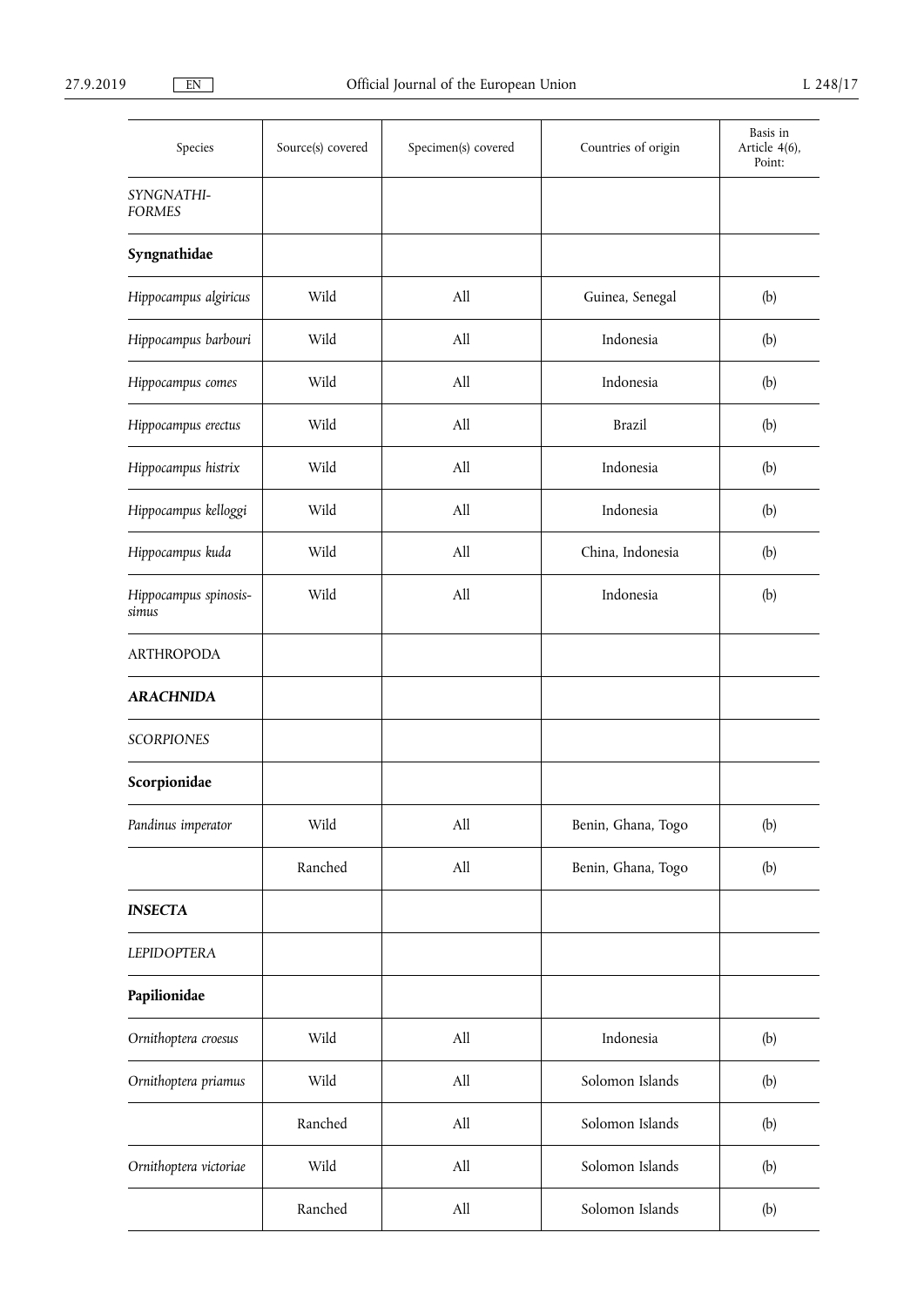| Species             | Source(s) covered | Specimen(s) covered | Countries of origin                                                                                             | Basis in<br>Article 4(6),<br>Point: |
|---------------------|-------------------|---------------------|-----------------------------------------------------------------------------------------------------------------|-------------------------------------|
| <b>MOLLUSCA</b>     |                   |                     |                                                                                                                 |                                     |
| <b>BIVALVIA</b>     |                   |                     |                                                                                                                 |                                     |
| <b>VENEROIDA</b>    |                   |                     |                                                                                                                 |                                     |
| Tridacnidae         |                   |                     |                                                                                                                 |                                     |
| Hippopus hippopus   | Wild              | All                 | Tonga, Vanuatu, Vietnam                                                                                         | (b)                                 |
| Tridacna crocea     | Wild              | All                 | Cambodia, Fiji, Solomon Is-<br>lands, Tonga, Vanuatu, Viet-<br>nam                                              | (b)                                 |
| Tridacna derasa     | Wild              | All                 | Fiji, Palau, Solomon Islands,<br>Tonga, Vanuatu, Vietnam                                                        | (b)                                 |
| Tridacna gigas      | Wild              | All                 | Marshall Islands, Solomon<br>Islands, Tonga, Vietnam                                                            | (b)                                 |
| Tridacna maxima     | Wild              | All                 | Cambodia, Fiji, Marshall Is-<br>lands, Micronesia, Mozam-<br>bique, Solomon Islands,<br>Tonga, Vanuatu, Vietnam | (b)                                 |
| Tridacna noae       | Wild              | All                 | Fiji, Micronesia, Solomon<br>Islands, Vanuatu                                                                   | (b)                                 |
| Tridacna rosewateri | Wild              | All                 | Mozambique                                                                                                      | (b)                                 |
| Tridacna squamosa   | Wild              | All                 | Cambodia, Fiji, Mozambi-<br>que, Solomon Islands,<br>Tonga, Vanuatu, Vietnam                                    | (b)                                 |
| Tridacna tevoroa    | Wild              | All                 | Tonga                                                                                                           | (b)                                 |
| <b>GASTROPODA</b>   |                   |                     |                                                                                                                 |                                     |
| MESOGASTRO-<br>PODA |                   |                     |                                                                                                                 |                                     |
| Strombidae          |                   |                     |                                                                                                                 |                                     |
| Strombus gigas      | Wild              | All                 | Grenada, Haiti                                                                                                  | (b)                                 |
| <b>CNIDARIA</b>     |                   |                     |                                                                                                                 |                                     |
| <b>ANTHOZOA</b>     |                   |                     |                                                                                                                 |                                     |
| HELIOPORACEA        |                   |                     |                                                                                                                 |                                     |
| Helioporidae        |                   |                     |                                                                                                                 |                                     |
| Heliopora coerulea  | Wild              | All                 | Solomon Islands                                                                                                 | (b)                                 |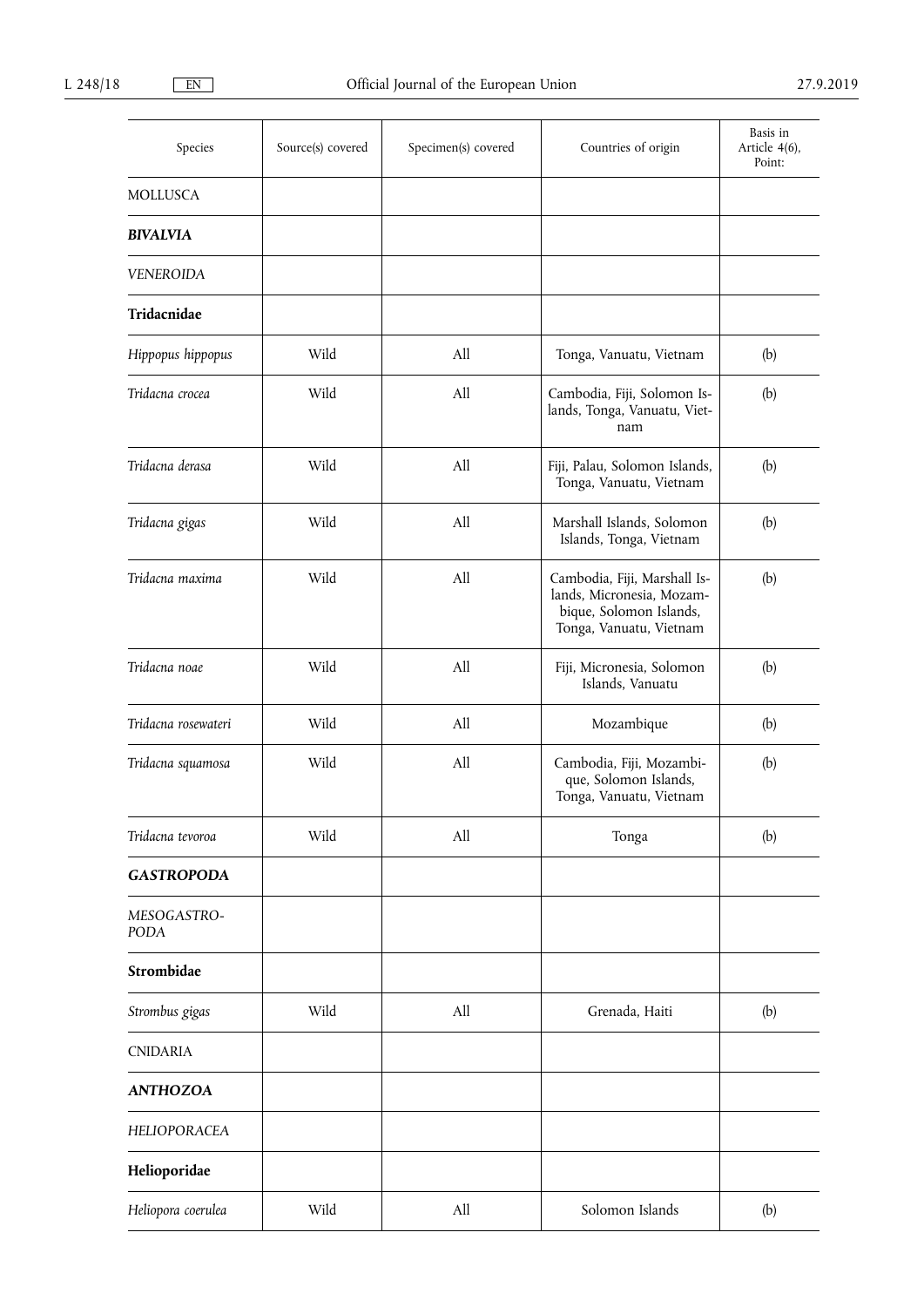| Species                                    | Source(s) covered | Specimen(s) covered                                                                        | Countries of origin | Basis in<br>Article 4(6),<br>Point: |
|--------------------------------------------|-------------------|--------------------------------------------------------------------------------------------|---------------------|-------------------------------------|
| <b>SCLERACTINIA</b>                        |                   |                                                                                            |                     |                                     |
| Scleractinia spp.                          | Wild              | All                                                                                        | Ghana               | (b)                                 |
| Agariciidae                                |                   |                                                                                            |                     |                                     |
| Agaricia agaricites                        | Wild              | All                                                                                        | Haiti               | (b)                                 |
| Caryophylliidae                            |                   |                                                                                            |                     |                                     |
| Catalaphyllia jardinei                     | Wild              | All                                                                                        | Solomon Islands     | (b)                                 |
| Euphyllia divisa                           | Wild              | Live corals except mari-<br>cultured specimens at-<br>tached to artificial sub-<br>strates | Indonesia           | (b)                                 |
| Euphyllia fimbriata                        | Wild              | Live corals except mari-<br>cultured specimens at-<br>tached to artificial sub-<br>strates | Indonesia           | (b)                                 |
| Euphyllia paraancora                       | Wild              | Live corals except mari-<br>cultured specimens at-<br>tached to artificial sub-<br>strates | Indonesia           | (b)                                 |
| Euphyllia paradivisa                       | Wild              | Live corals except mari-<br>cultured specimens at-<br>tached to artificial sub-<br>strates | Indonesia           | (b)                                 |
| Euphyllia yaeyamaensis                     | Wild              | Live corals except mari-<br>cultured specimens at-<br>tached to artificial sub-<br>strates | Indonesia           | (b)                                 |
| Plerogyra discus                           | Wild              | All except maricultured<br>specimens attached to<br>artificial substrates                  | Indonesia           | (b)                                 |
| Plerogyra simplex (Pler-<br>ogyra taisnei) | Wild              | All except maricultured<br>specimens attached to<br>artificial substrates                  | Indonesia           | (b)                                 |
| Mussidae                                   |                   |                                                                                            |                     |                                     |
| Blastomussa merleti                        | Wild              | All except maricultured<br>specimens attached to<br>artificial substrates                  | Indonesia           | (b)                                 |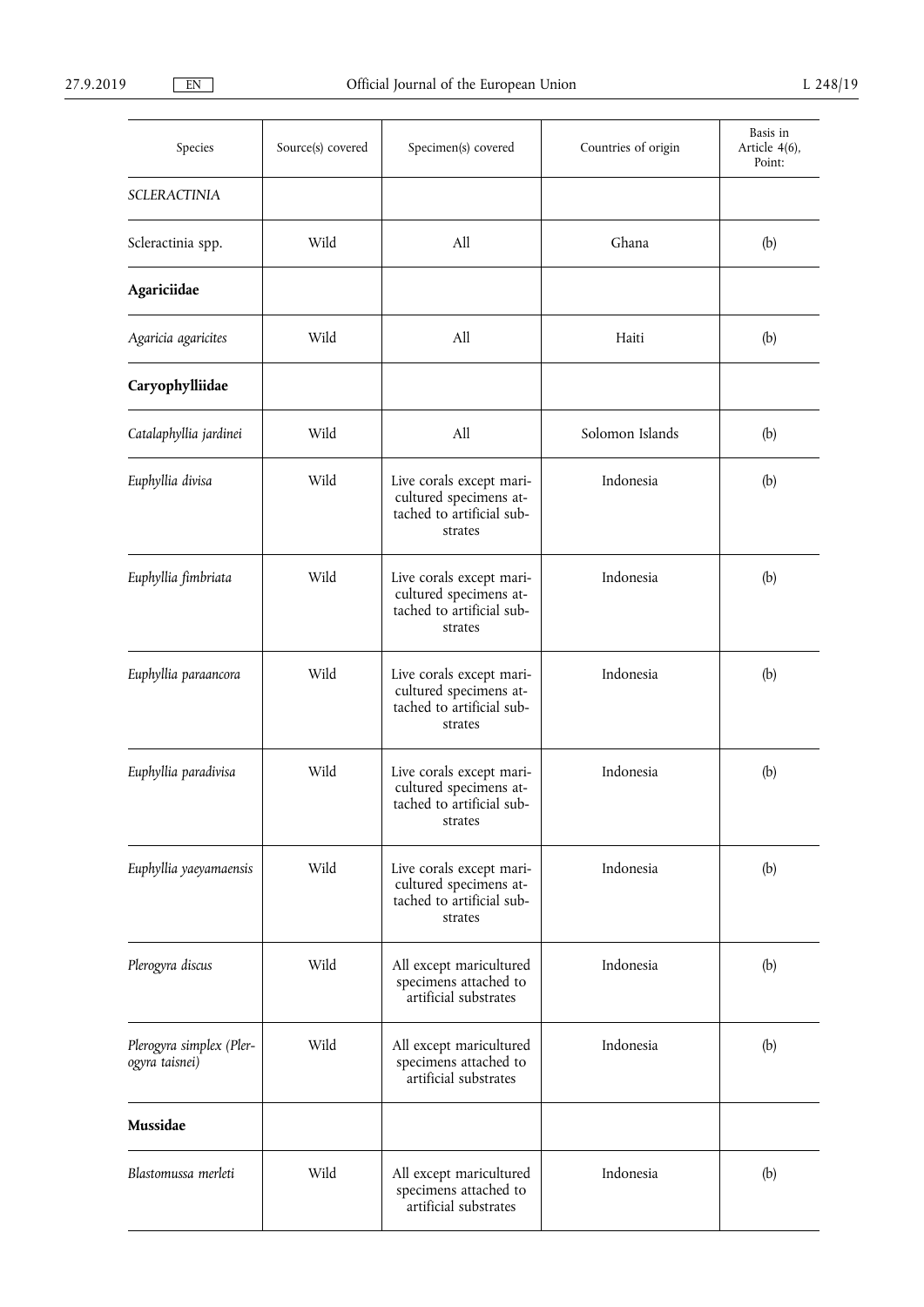| Species                      | Source(s) covered | Specimen(s) covered                                                       | Countries of origin | Basis in<br>Article 4(6),<br>Point: |
|------------------------------|-------------------|---------------------------------------------------------------------------|---------------------|-------------------------------------|
| Cynarina lacrymalis          | Wild              | All except maricultured<br>specimens attached to<br>artificial substrates | Indonesia           | (b)                                 |
| Scolymia spp.                | Wild              | All                                                                       | Tonga               | (b)                                 |
| Pocilloporidae               |                   |                                                                           |                     |                                     |
| Seriatopora stellata         | Wild              | All                                                                       | Indonesia           | (b)                                 |
| Trachyphylliidae             |                   |                                                                           |                     |                                     |
| Trachyphyllia geoffroyi      | Wild              | All                                                                       | Fiji                | (b)                                 |
| <b>FLORA</b>                 |                   |                                                                           |                     |                                     |
| Cycadaceae                   |                   |                                                                           |                     |                                     |
| Cycas thouarsii              | Wild              | All                                                                       | Mozambique          | (b)                                 |
| Euphorbiaceae                |                   |                                                                           |                     |                                     |
| Euphorbia ankarensis         | Wild              | All                                                                       | Madagascar          | (b)                                 |
| Euphorbia banae              | Wild              | All                                                                       | Madagascar          | (b)                                 |
| Euphorbia berorohae          | Wild              | All                                                                       | Madagascar          | (b)                                 |
| Euphorbia bongolaven-<br>sis | Wild              | All                                                                       | Madagascar          | (b)                                 |
| Euphorbia bulbispina         | Wild              | All                                                                       | Madagascar          | (b)                                 |
| Euphorbia duranii            | Wild              | All                                                                       | Madagascar          | (b)                                 |
| Euphorbia fianarant-<br>soae | Wild              | All                                                                       | Madagascar          | (b)                                 |
| Euphorbia iharanae           | Wild              | $\mathrm{All}$                                                            | Madagascar          | (b)                                 |
| Euphorbia kondoi             | Wild              | All                                                                       | Madagascar          | (b)                                 |
| Euphorbia labatii            | Wild              | All                                                                       | Madagascar          | (b)                                 |
| Euphorbia lophogona          | Wild              | $\mathrm{All}$                                                            | Madagascar          | (b)                                 |
| Euphorbia millotii           | Wild              | All                                                                       | Madagascar          | (b)                                 |
| Euphorbia neohumber-<br>tii  | Wild              | All                                                                       | Madagascar          | (b)                                 |